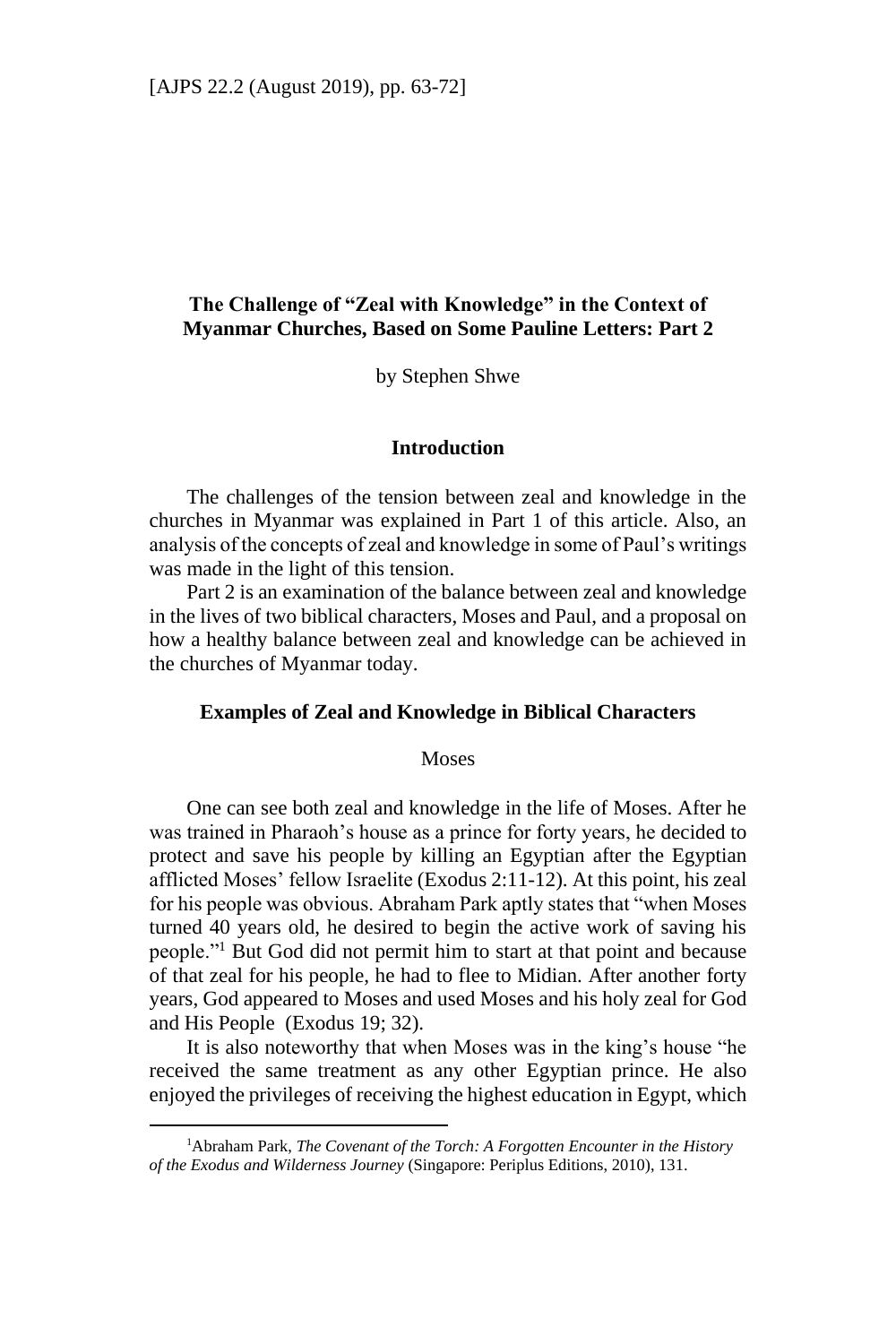included academics, technology, military warfare, architecture, religion, and other subjects. He was well equipped to become a leader – 'man of power in words and deeds' (Acts 7:22)."<sup>2</sup> All those skills and experiences were not in vain. The knowledge that he gained in an Egyptian's house became useful when he led the people of Israel—building tabernacles, exercising leadership and management, and commanding his soldiers to fight the enemy. Best of all, Moses is reputed to have written the first five books of the Bible. Rick M. Nanez says that "It may be more than coincidental that one-fourth of the Old Testament was written by Moses, of whom it is said that he was 'instructed in all the wisdom of the Egyptians, (Acts 18:24).'" 3

#### Paul

This balance between zeal and knowledge can also be seen in the life of Paul. Paul was a zealous person before and after his conversion. Before he came to know Christ, he killed Christians for the sake of Judaism. His religious zeal was so strong that it caused him to persecute the church (Philippians 3:6), but after he met Christ on the Damascus road, his zeal turned to saving people and adding them into the church by preaching the glorious gospel. His eagerness to preach the Gospel was shown in Romans 1:14-15: *"I am obligated both to Greeks and non-Greeks, both to the wise and the foolish. That is why I am so eager to preach the gospel also to you who are in Rome"* (NIV). His great desire to bring the good news to the lost compelled him (1 Corinthians 9:16), (NLT). This verse clearly states that the Apostle could not stay silent. Regarding Paul's passion for preaching the gospel, Ron Cline states that "zeal for the Lord is what kept the man who never got a break going throughout a long, difficult life that, according to church history, ended in martyrdom, but only after he had finished his course for God. His vision was completed."<sup>4</sup> Such great zeal!

Moreover, regarding the use of speaking in tongues which is a spiritual gift, Paul says in 1 Corinthians 14:18, *"I thank my God I speak with tongues more than you all"* (NKJV). One can see that Paul was using his gifts, not only tongues, but most of the other gifts as well—miracles, faith, and prophecy. Not only did he exercise them, he also urged the churches to desire, practice and use those gifts. (1 Corinthians. 12:31; 14:1; 14:12).

1

<sup>2</sup> Ibid., 130.

<sup>3</sup>Rick M. Nanez, *Full Gospel Fractured Minds?: A Call to Use God's Gift of the Intellect* (Grand Rapids, MI: Zondervan, 2005), 32.

<sup>4</sup>Ron Cline, *Feel the Zeal* (Colorado Springs, Colorado: HCJB World Radio, 2001), 288.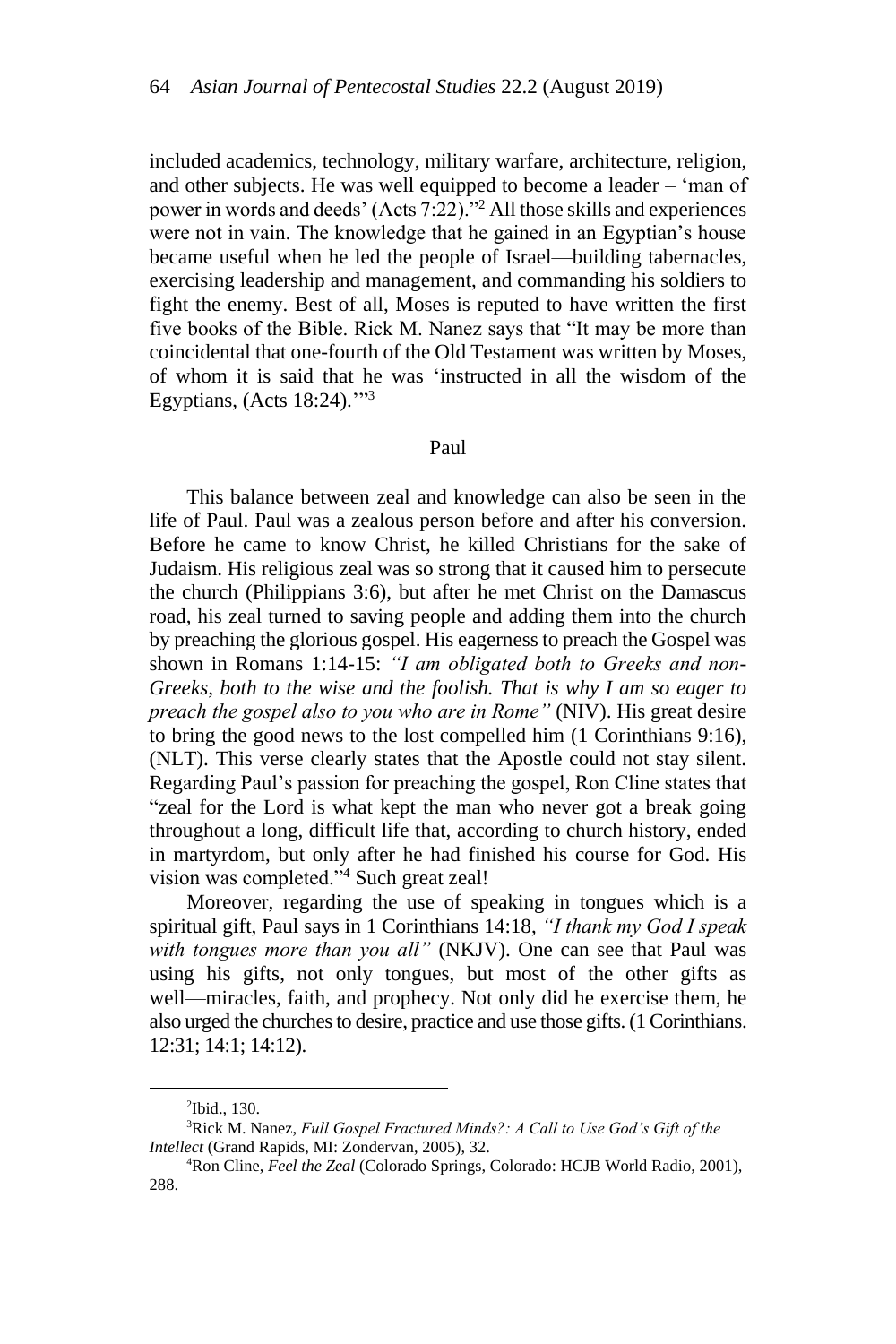When it comes to knowledge or intellectual matters, one can call Paul an excellent scholar and a theologian. He was trained under Gamaliel, an honored teacher of the law (Acts 5:34), gaining a superb educational legacy. Moreover, based on Acts 17:27-28 and Titus 1:13- 14, it is evident that he knew Greek philosophy and literature. He was also well acquainted with Old Testament literature evidenced by the books of Acts and Romans. The Apostle Peter believed that Paul wrote some difficult writings through wisdom he received from God (2 Peter 3:16).<sup>5</sup> The most obvious evidence is that Paul wrote almost half of the New Testament books according to this inspired wisdom from God.

In summary, both Moses and Paul have similarities: before they were greatly used by God, they had a burning desire for their own people. Also, these two men encountered God in a significant way and after that their zeal became a driving force to do greater works for God. In this sense, their zeal, which was naturally rooted in their heart for their people, turned into a holy zeal and that zeal was channeled according to God's direction. Furthermore, their educational backgrounds helped them to write most of invaluable books in each Testament which benefit all believers today.

## **Application to the Churches in Myanmar**

In studying selected texts from the Pauline Letters, both zeal and knowledge have their own significant functions that Pentecostal and non-Pentecostal people can apply in Myanmar churches. First, the word "zeal" in Paul's letters implies all activities of the Holy Spirit which include spiritual gifts, being on fire, and power that believers received from God. Therefore, one should understand that zeal here functions not in a religious sense, but it is referring to the works of the Holy Spirit. Paul encouraged believers to desire good gifts of the Spirit and he told us not to quench the Spirit. Since this is the time of the Holy Spirit, the churches in Myanmar should realize that only when the churches allow the Holy Spirit to move and receive His guidance, closed doors will be opened for spreading of the gospel, churches will grow, and miracles will take place. All of these things happened in history and are still happening today in churches where people allow the Holy Spirit to move. Therefore, believers in Myanmar, especially non-Pentecostal people and whoever has a negative understanding of the move of the Holy Spirit must understand this truth and seek for this zeal.

1

<sup>5</sup>Rick M. Nanez, 32-33.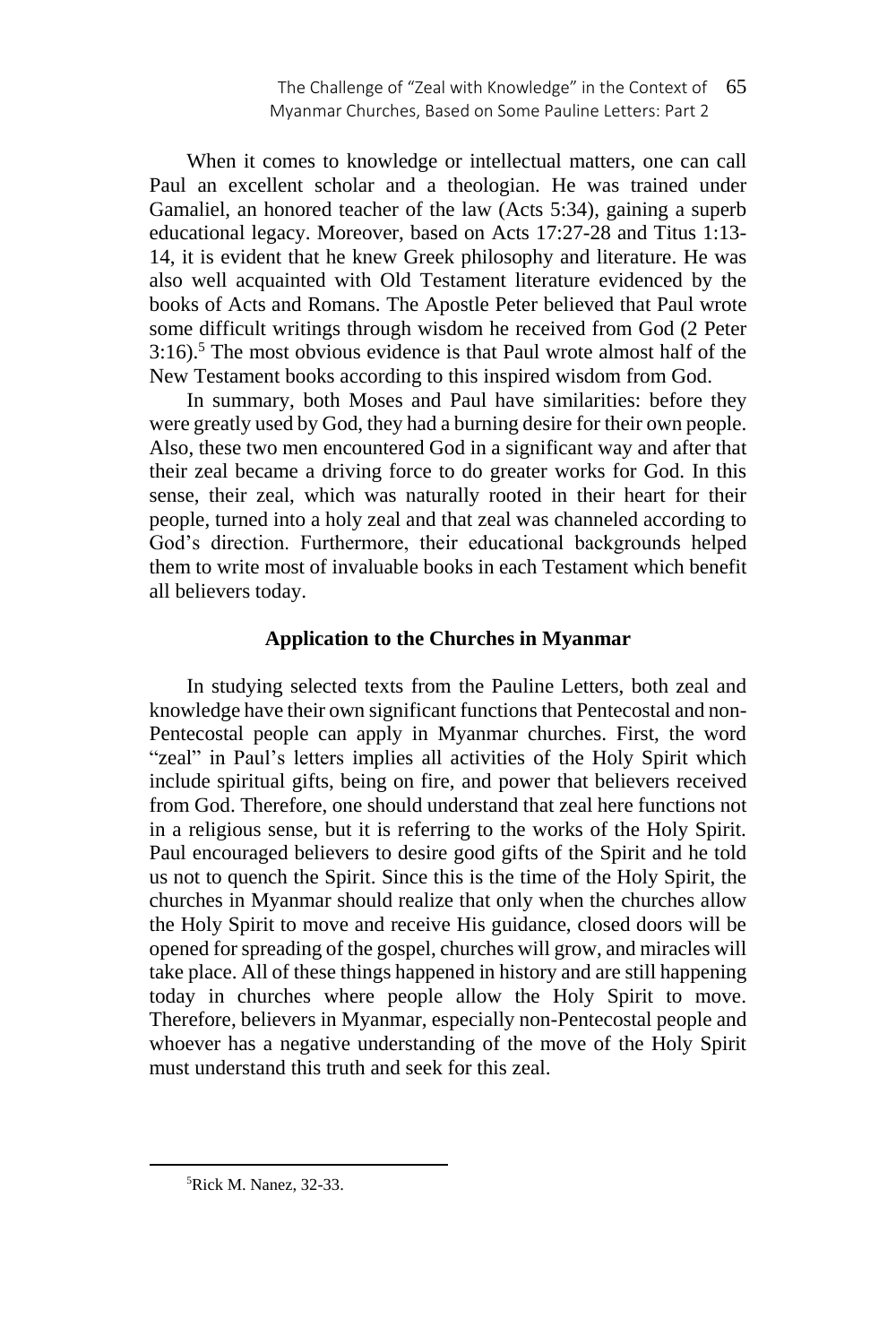One must pay close attention to the flow of the Spirit in one's life and in the church. The torch of spiritual fire should not be put out. I heard one story about being on fire from a Pastor, who said:

Rev. Reinhard Bonnke was asked by someone, "why does God use you so much?" Bonnke replied with an example. He said, "If there are two stoves, one is hot and the other is not, and if you want to cook something, which stove will you use? The inquirer answered, "the hot one." "You're right," said Bonnke. "In the same way, God will use the person who is on fire or passionate for God more than the one who is cold or passive."<sup>6</sup>

Thus, in order to see revival and life transformation, believers in Myanmar must be fervent in Spirit. Pastors and ministers should be on fire for the Lord so that the flame of their spiritual torch can be contagious among the people around them. Let the fire of the Spirit keep burning in Myanmar churches!

In contrast, knowledge is a great blessing from God that the servants of the Lord can also benefit from. People in Myanmar churches, especially Pentecostal believers, must have a clear understanding concerning intellectual growth. Having a deeper knowledge of the Bible can help believers to rightly handle the Word of God (2 Timothy 2:15) and defend their stand. Also, it will aide them in protecting the body of Christ from the false teachings and doctrinal errors within their community. To make a correct judgment or test, Christians need to have full knowledge so that they can weigh controversial issues in a right and healthy way.

Furthermore, in order to transmit invaluable truth or faith from one generation to another, knowledge plays a vital role because it involves writing books and other publications. Professor Hla Pe aptly says, "every scholar is known and remembered by his publications."7 Unfortunately, Myanmar churches, especially Pentecostal people, are weak in this area. I have observed that most books that Myanmar Bible Schools use are translated from English, which shows that we need scholars who can write books within the Myanmar context and language. Although a few books can be purchased in Myanmar, most books in Pentecostal Schools are written by non-Pentecostal scholars. Chin Khua Khai defended the condition of Pentecostal education in his article, saying that Pentecostal

1

<sup>6</sup>Zaw Lin Aung, *Opens Heaven – Live Worship*, 36 min., DUMC Opens Heaven Album (Dec. 1, 2015).

<sup>7</sup>Hla Pe, *Burma: Literature, Historiography, Scholarship, Language, Life, and Buddhism* (Pasi Panjang, Singapore: Institute of Southeast Asian Studies, 1985), n.p.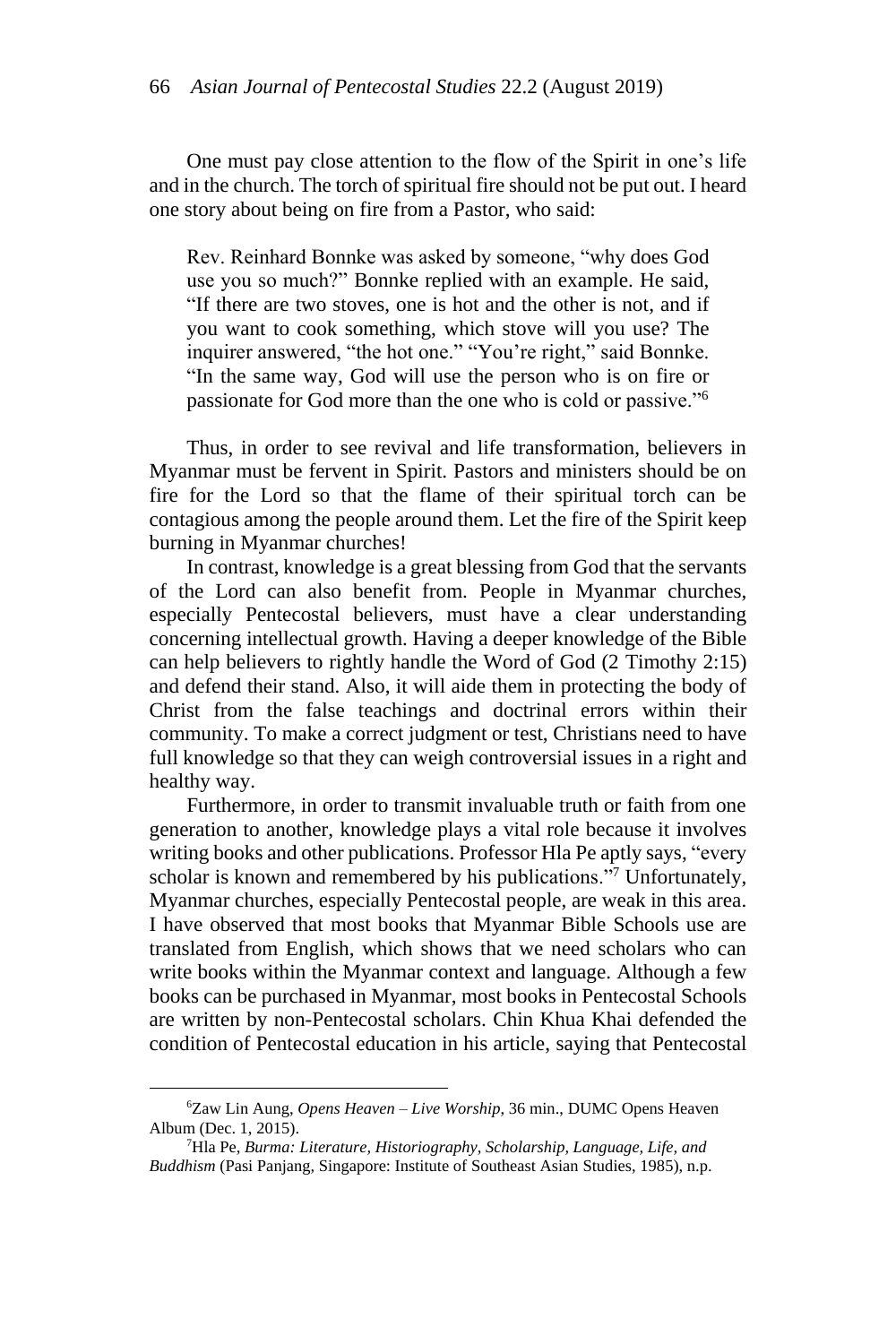people have strongly encouraged theological education in Myanmar since the very beginning of the movement. $8$  In fact, we need to do more than just run Bible schools and train believers to be pastors and missionaries or evangelists. Bible colleges or seminaries need to focus on producing students who are capable of writing books and publishing them for the churches in Myanmar.

It is true that it might not be easy to convince the older people, who are anti-intellectual like the AG pastor from Mandalay, to rethink the value and advantage of academics. Because of this, the younger generation of Myanmar Christians, who see the value of academic contributions, will have to take a step to do something different. Without criticizing those older people, these young people should show them by their lives and their practical examples that higher education or having theological knowledge is not demonic but rather a gift from God to be a blessing to the church and the people. Therefore, practical steps need to be taken to move towards the right direction.

First, a good way to start is by opening a forum or panel discussion about the importance of academics and its contribution in some of the seminars and conferences attended by denominational leaders, Bible school students and young people who will get involved in this process. In those discussion times, the leaders can exchange their views and find the best way to implement plans that meet the needs. Secondly, the Pentecostal community should consider establishing an association to manage the writing of Christian literature. For instance, the Assemblies of God in Myanmar can organize a department which mainly focuses on Christian literature publication⸻writing theological articles, journals, and books. This project will have many needs such as writers and publishers that can be organized by the leaders of their respective denominations. Thirdly, Bible Colleges or Seminaries need to have strategic plans to emphasize training students who are competent to pursue higher education. It could be said that this is an indispensable agenda to equip people who can make scholarly contributions to the Pentecostal Christian community. This project is not necessarily about degrees as much as it is about quality. In fact, some people, especially in Myanmar, just love to have doctoral degrees without meeting the requirements or qualifications. For this reason, the Bible Schools need to focus on training people who have the burden to do the hard work and produce scholarly contributions by writing books and publishing them in Myanmar. For example, as the writer is teaching in a Bible School, he could train some of his qualified students for this specific purpose. While

-

<sup>8</sup>Chin Khua Khai, "Pentecostalism in Myanmar," *Asian Journal of Pentecostal Studies* 5, no. 1 [January 2002]: 67.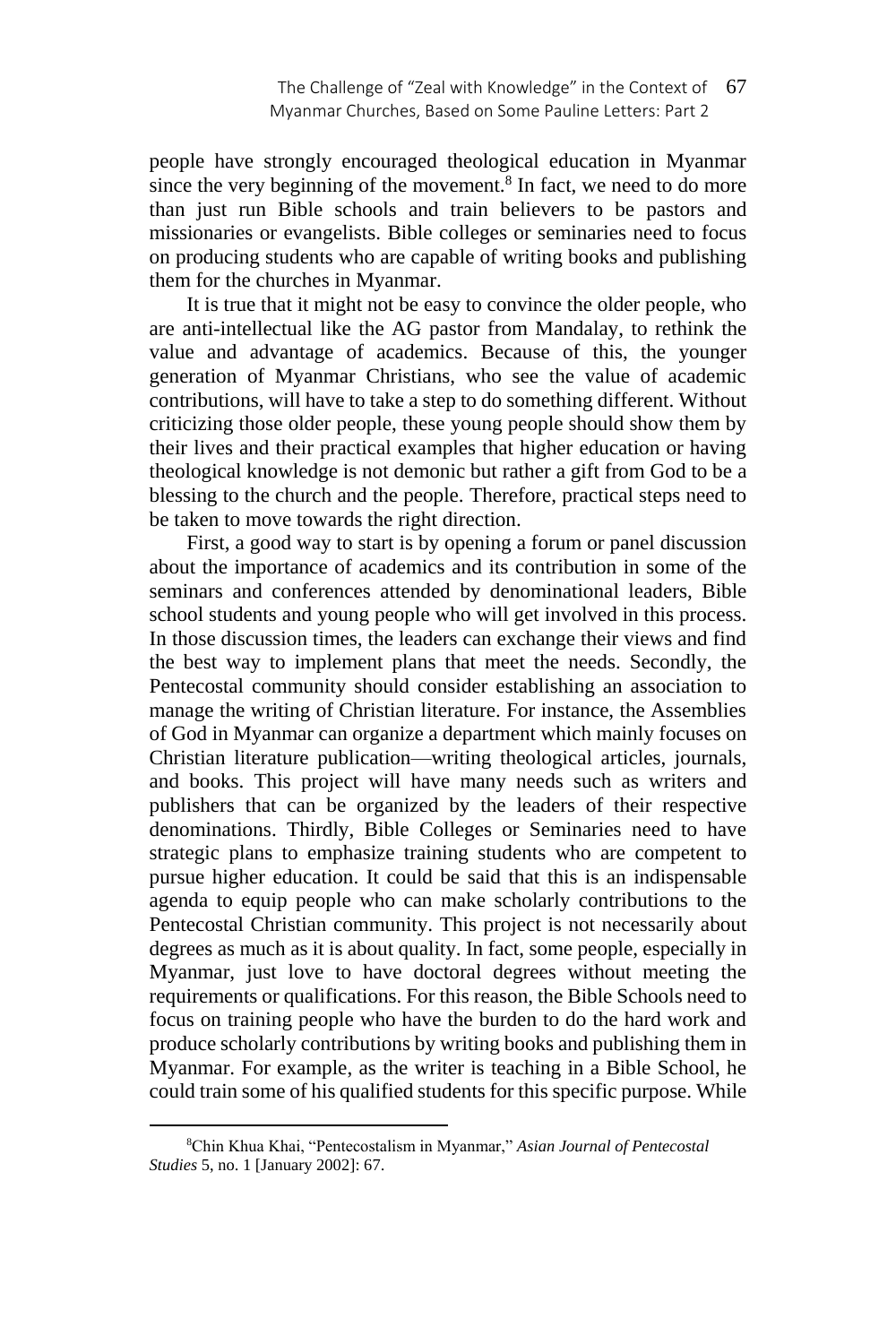other students have their own plans and visions, the teachers could encourage some potential students to put more emphasis on academics and to pursue a higher level of education so that they can be trained and educated to write books and to offer scholarly writings to the churches. If we specifically put more emphasis on this work of equipping and encouraging people, it will make a difference.

This will take time, perhaps another twenty to thirty years, but I believe that there will more qualified scholars in the days to come in the Myanmar Pentecostal community if the churches focus more on this need. It is encouraging to see that, compared to the past, there are some who understand the importance and the need of academics in our Pentecostal society. At APTS there are more people from Myanmar who are pursuing both master's degrees and post graduate degrees. At the same time, some good examples can be seen like Dr. Saw Tint Sann Oo, the director of Evangel Bible College in Yangon, who is an inspiration to students who are pursuing higher theological studies. I believe that by a clear understanding of the need of academics and intellectual work, and also through these great examples, there will be qualified writers and scholars in the near future who can contribute to the Pentecostal Christian community in Myanmar.

In summary, in order to run a longer race, zeal and knowledge must be combined together. Why? Because zeal without knowledge can burn out. In the same way, knowledge without zeal can dry out. These two ideals need to work in cooperation. Dave Johnson, based on the argument of Harold Kohl, states that "scholarship without spirituality is dead and barren . . . spirituality that is not deeply grounded in God's Word easily becomes fanaticism. True Pentecostal education would strive for both in balance, although the challenge of holding these two ideals is not easy."<sup>9</sup> Therefore, non-Pentecostal churches in Myanmar should never neglect being fervent in Spirit and being zealous for God and His work; in the same way, knowledge and should be valued resulting in scholarly writing and publishing in the Pentecostal Myanmar Christian community so that all churches in Myanmar will be strong, healthy and growing.

-

<sup>9</sup>Harold Kohl, "From the President's Desk," BBI Gazette, July-August, 1965, 2-12; quoted in Dave Johnson, "Knowledge with Zeal: Biblical Examples of Using a God-Anointed Intellect in His Service," in *Theological Education in a Cross-Cultural Context*: Essays in Honor of John and Bea Carter, ed., A. Kay Fountain (Baguio City: APTS Press, 2016), 147.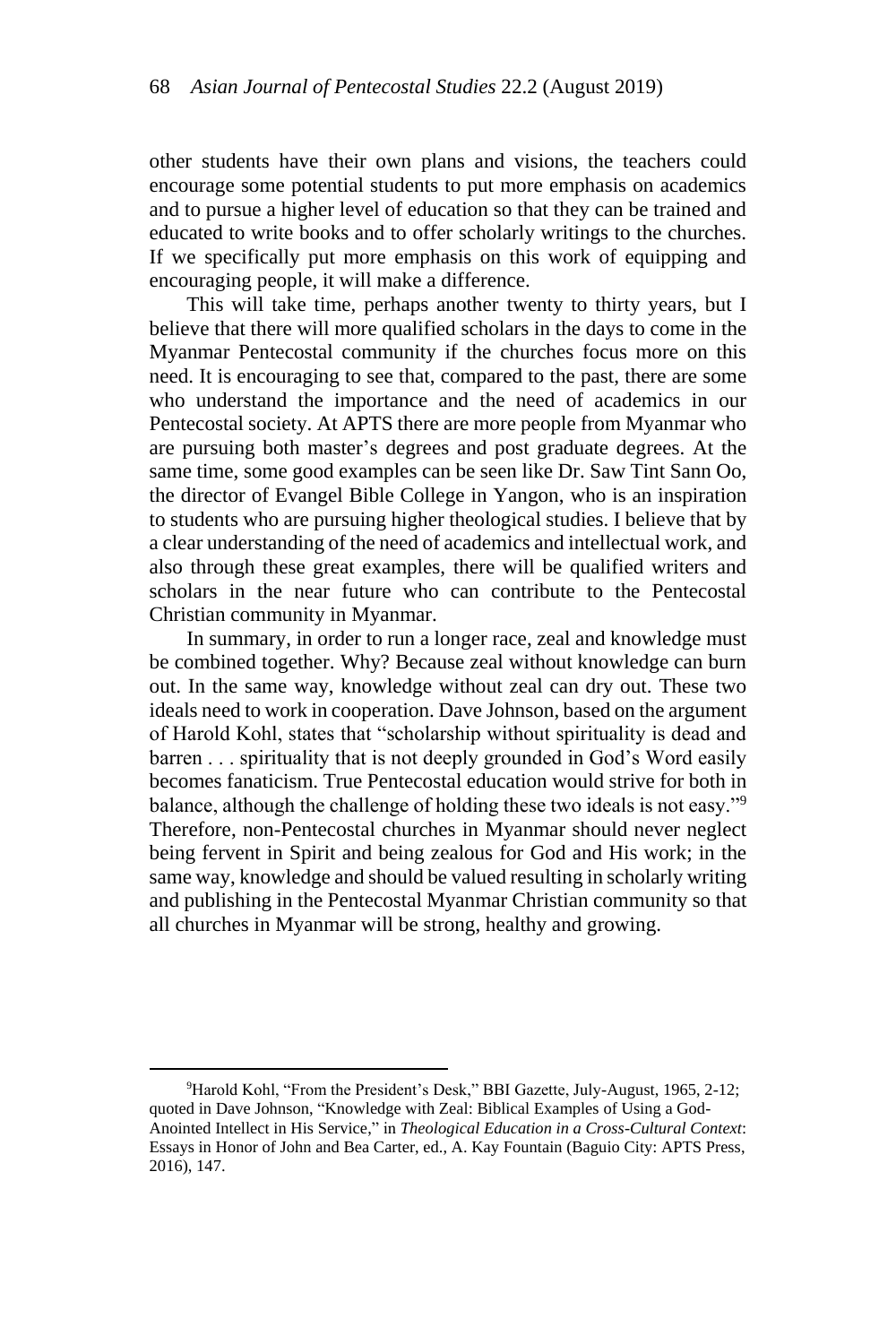## **Conclusion**

Based on the examples of Moses and Paul, we come to know that zeal has a vital role in the Christian life. This zeal implies being zealous for spiritual gifts and being on fire with a fire which is not to be quenched, but must keep burning. It can be implied that in order to see revival and spiritual transformation in the churches, believers in Myanmar must be fervent in Spirit. In this sense, always being on fire for God and His work will make a difference. A holy zeal for spiritual renewal is the answer to church growth. The spreading of the Gospel in the land will be seen among Spirit-filled believers who earnestly seek God and preach the good news with boldness and power. A contagious spiritual atmosphere can be experienced in the midst of people who are hungry and thirsty for the move of the Holy Spirit. Spiritual awakening will take place where people are on fire for the Lord. In these last days, the churches, especially non-Pentecostal churches, definitely need this zeal.

Also, in the instruction of Paul about knowledge, it is very clear that the people of God must be filled with all knowledge. This "all knowledge" can signify that believers have to know the Word of God. At the same time, a deeper understanding of the Bible should be encouraged to defend our faith and withstand false teachings and doctrinal error. In other words, believers must be able to distinguish which teachings are right and wrong, for God has given us a sound mind. We must be qualified to test all sorts of practices in worship services. Finally, like Moses and the Apostle Paul, the churches need many educated people and scholars who can write books that are applicable in Myanmar culture and context. The churches need to consider this as one of their priorities especially in the Pentecostal community.

To find a balance, zeal and knowledge should not be separated since the churches need both. To reiterate once again, zeal without knowledge can burn out; also, knowledge without zeal can dry out. Therefore, only when these two ideals are combined together, all the churches, both the Pentecostal and the non-Pentecostal in Myanmar, will grow in a stronger and healthier way.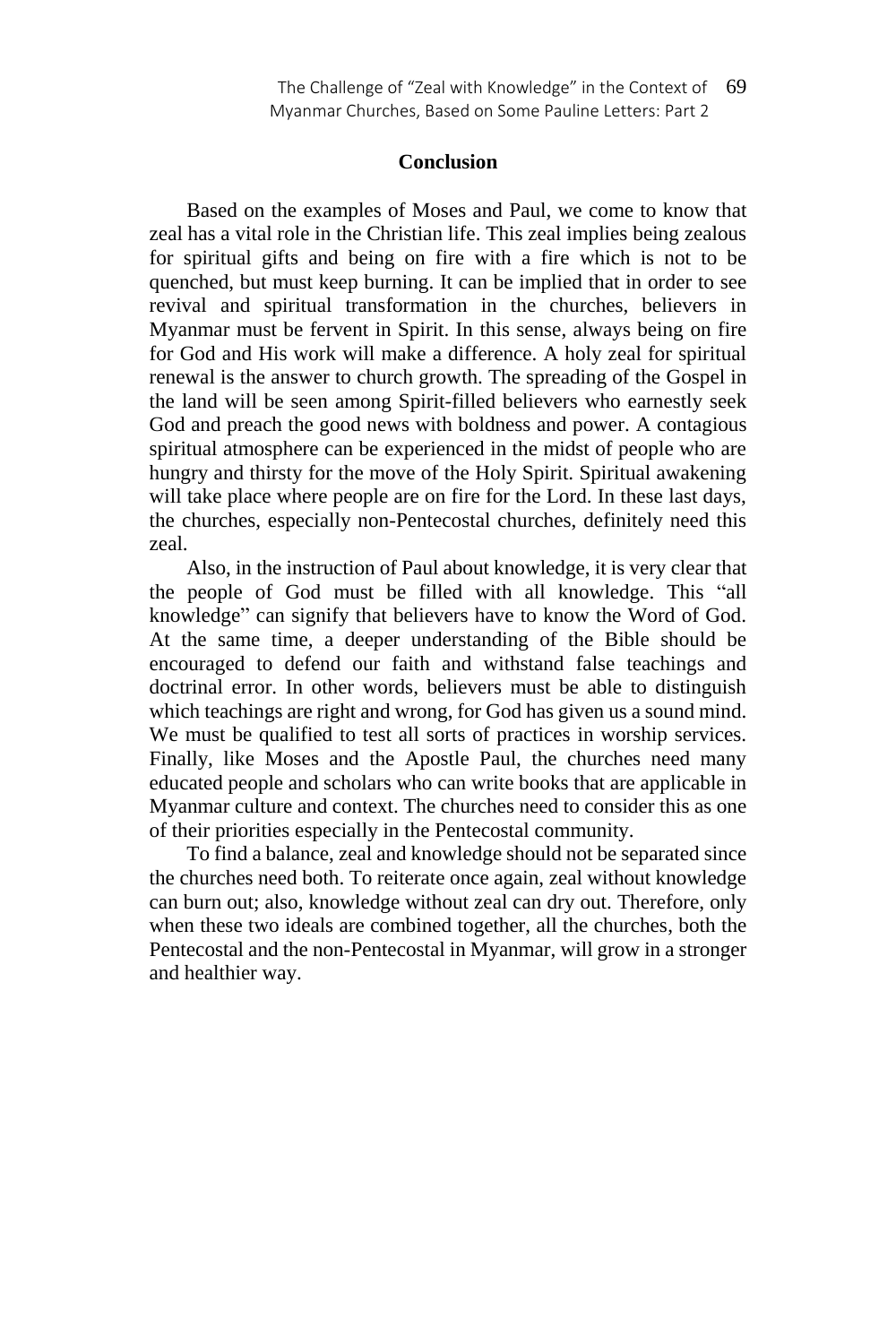### **Bibliography**

- Athyal, Saphir. ed., *Church in Asia Today: Challenges and Opportunities.* Singapore: The Asia Lausanne Committee for World Evangelization, 1996.
- Aung, Zaw Lin. *Opens Heaven – Live Worship*, 36 min., DUMC Opens Heaven Album (Dec. 1, 2015).
- Bird, Michael F. *The Story of God Bible Commentary: Romans*, eds., Tremper Longman III & Scot McKnight. Grand Rapids, MI: Zondervan, 2016.
- Brown, Colin. ed. *The New International Dictionary of New Testament Theology*, vol., 3, Pri-Z. Grand Rapids, MI: Zondervan Publishing House, 1986.
- Calvin, John *Commentaries on the Epistles to Timothy, Titus and Philemon*. Eugene, Oregon: Wipf & Stock Publishers, 2006.
- Cline, Ron. *Feel the Zeal*. Colorado Springs, Colorado: HCJB World Radio, 2001.
- Dunn, James D. G. *Word Biblical Commentary: Romans 9-16*, eds., David A. Hubbard and Glenn W. Barker, vol., 38. Dallas, Texas: Word Books, Publisher, 1988.
- Fee, Gordon D. *New International Biblical Commentary: 1 and 2 Timothy, Titus*, ed., W. Ward Gasque. Peabody, Massachusetts: Hendrickson Publishers, 1988.

\_\_\_\_\_\_\_\_\_\_\_\_. *The First Epistles to the Corinthians: The New International Commentary on the New Testament.* Grand Rapids, MI: William B. Eerdmans Publishing Co., 1987.

- Garland, David E. *Baker Exegetical Commentary on the New Testament: 1 Corinthians*, eds., Robert W. Yarbrough and Robert H. Stein. Grand Rapids, MI: A Division of Baker Book House, 2003.
- Hendriksen, William. *New Testament Commentary: Exposition of Paul's Epistle to the Romans.* Grand Rapids, MI: Baker Book House, 1981.
- Hodge, Charles. *A Commentary on 1 & 2 Corinthians*. Carlisle, Pennsylvania: The Banner of Truth Trust, 1983.
	- \_\_\_\_\_\_\_\_\_\_\_\_ *The Crossway Classic Commentaries: 1 Corinthians*, eds., Alister McGrath and J. I. Packer. Wheaton, Illinois: A Division of Good New Publishers, 1995.
- Khai, Chin Khua. "Pentecostalism in Myanmar" in *Asian Journal of Pentecostal Studies*, vol. 5, no. 1 (January 2002).
- Kistemaker, Simon J. *New Testament Commentary: Exposition of the First Epistle to the Corinthians.* Grand Rapids, MI: Baker Books, 1993.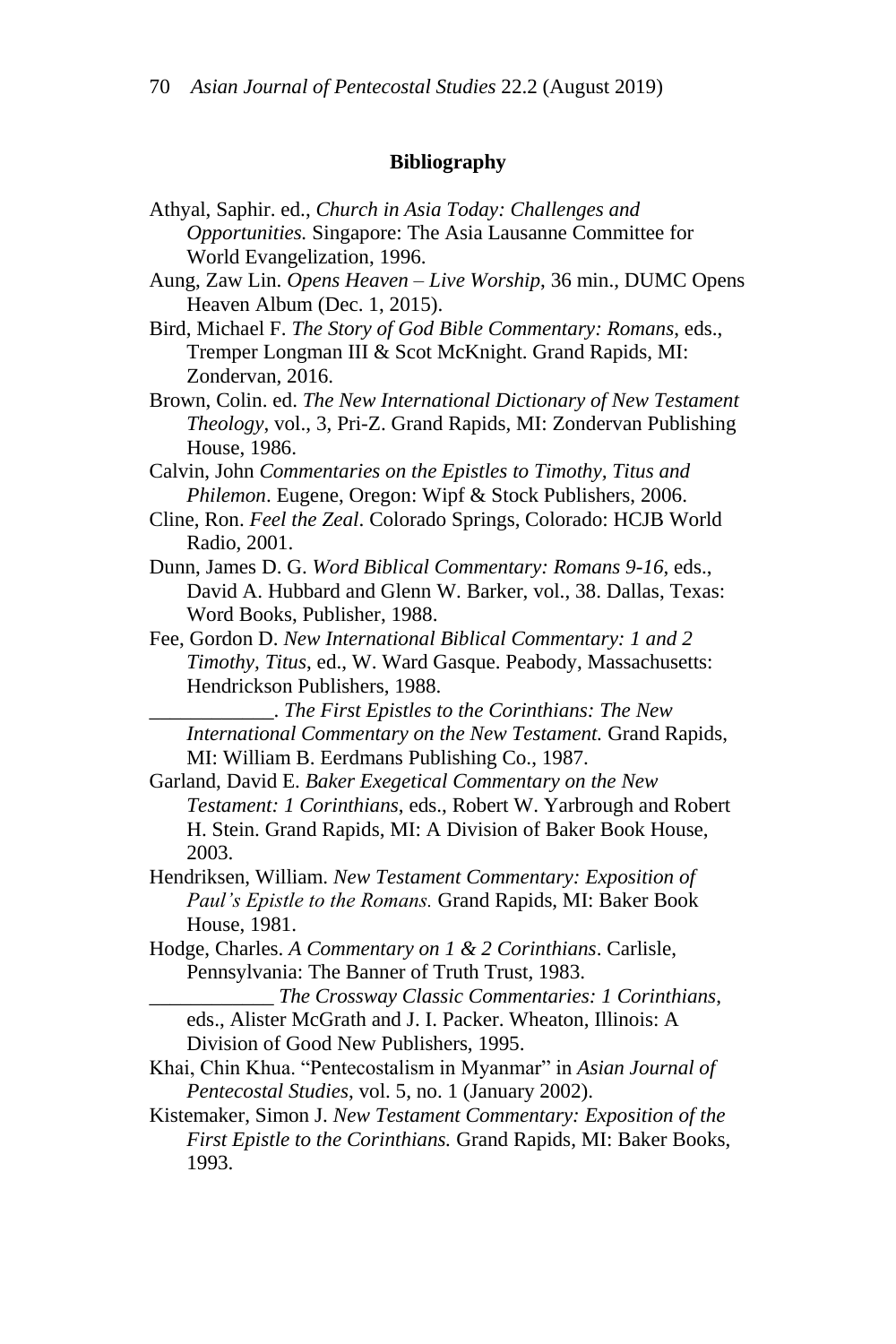The Challenge of "Zeal with Knowledge" in the Context of 71 Myanmar Churches, Based on Some Pauline Letters: Part 2

Kohl, Harold. "From the President's Desk," BBI Gazette, July-August, 1965, 2-12. Quoted in Dave Johnson, *Knowledge with Zeal: Biblical Examples of Using a God-Anointed Intellect in His Service*, Theological Education in a Cross-cultural Context: Essays in Honor of John and Bea Carter, ed., A. Kay Fountain. Baguio City: APTS Press, 2016.

Kubo, Sakae. *A Reader's Greek-English Lexicon of the New Testament and A Beginner's Guide for the Translation of New Testament Greek*. Grand Rapids, MI: Zondervan Publishing House, 1982.

Longman III, Tremper & David E. Garland, eds., *The Expositor's Bible Commentary: Romans – Galatians*, rev. ed., Grand Rapids, MI: Zondervan, 2008.

Marshall, I. H. *I and 2 Thessalonians* (Grand Rapids, Eerdmans, 1983), 155 Quoted in Ben Witherington III, *1 and 2 Thessalonians: A Socio-Rhetorical Commentary*. Grand Rapids, MI: William B. Eerdmans Publishing Co., 2006.

Mounce, William D. *The Analytical Lexicon to the Greek New Testament*. Grand Rapids, MI: Zondervan Publishing House, 1993. \_\_\_\_\_\_\_\_\_\_\_\_\_\_\_. *Word Biblical Commentary: Pastoral Epistles*,

eds.., Bruce M. Metzger, David A. Hubbard, and Glenn W. Barker, vol., 46. Nashville: Thomas Nelson Publishers, 2000.

Nanez, Rick M. *Full Gospel Fractured Minds?: A Call to Use God's Gift of the Intellect.* Grand Rapids, MI: Zondervan, 2005.

Park, Abraham. *The Covenant of the Torch: A Forgotten Encounter in the History of the Exodus and Wilderness Journey*. Singapore: Periplus Editions, 2010.

Pe, Hla. *Burma: Literature, Historiography, Scholarship, Language, Life, and Buddhism.* Pasi Panjang, Singapore: Institute of Southeast Asian Studies, 1985.

Plummer, Wm. S. *Commentary on Romans*. Grand Rapids, MI: Kregel Publications, 1971.

Porter, Stanley E. *The Letter to the Romans: A Linguistic and Literary Commentary*. Sheffield: Sheffield Phoenix Press, 2015.

Richard, Earl J. *First and Second Thessalonians*, ed., Daniel J. Harrington, vol. 11. Collegeville, Minnesota: The Liturgical Press, 1995.

Stott, John R. W. *The Message of Romans: God's Good News for the World*. Downers Grove, IL: InterVarsity Press, 1994.

Strong, James. *The New Strong's Exhaustive Concordance of the Bible* (Nashville, Tennessee: Thomas Nelson Publishers, 1984), 34. (A Concise Dictionary of the Words in the Greek Testament; with Their Renderings in the Authorized English Version, 1890).